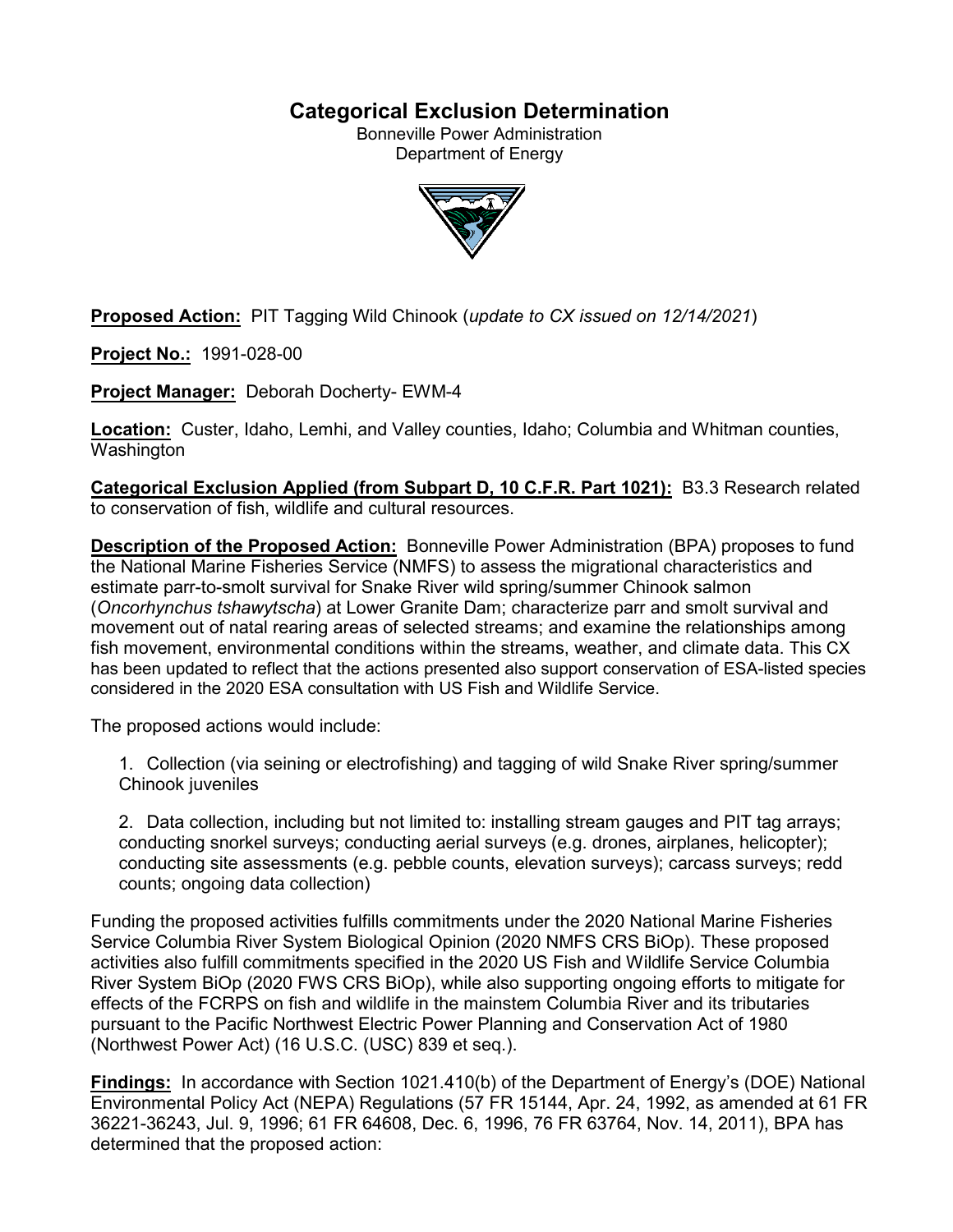- 1) fits within a class of actions listed in Appendix B of 10 CFR 1021, Subpart D (see attached Environmental Checklist);
- 2) does not present any extraordinary circumstances that may affect the significance of the environmental effects of the proposal; and
- 3) has not been segmented to meet the definition of a categorical exclusion.

Based on these determinations, BPA finds that the proposed action is categorically excluded from further NEPA review.

*/s/ Israel Duran* Israel Duran Contract Environmental Protection Specialist Salient/CRGT

Reviewed by:

*/s/ Chad Hamel* Chad Hamel Supervisory Environmental Protection Specialist

Concur:

*/s/ Sarah T. Biegel January 28, 2022* Sarah T. Biegel Date NEPA Compliance Officer

Attachment(s): Environmental Checklist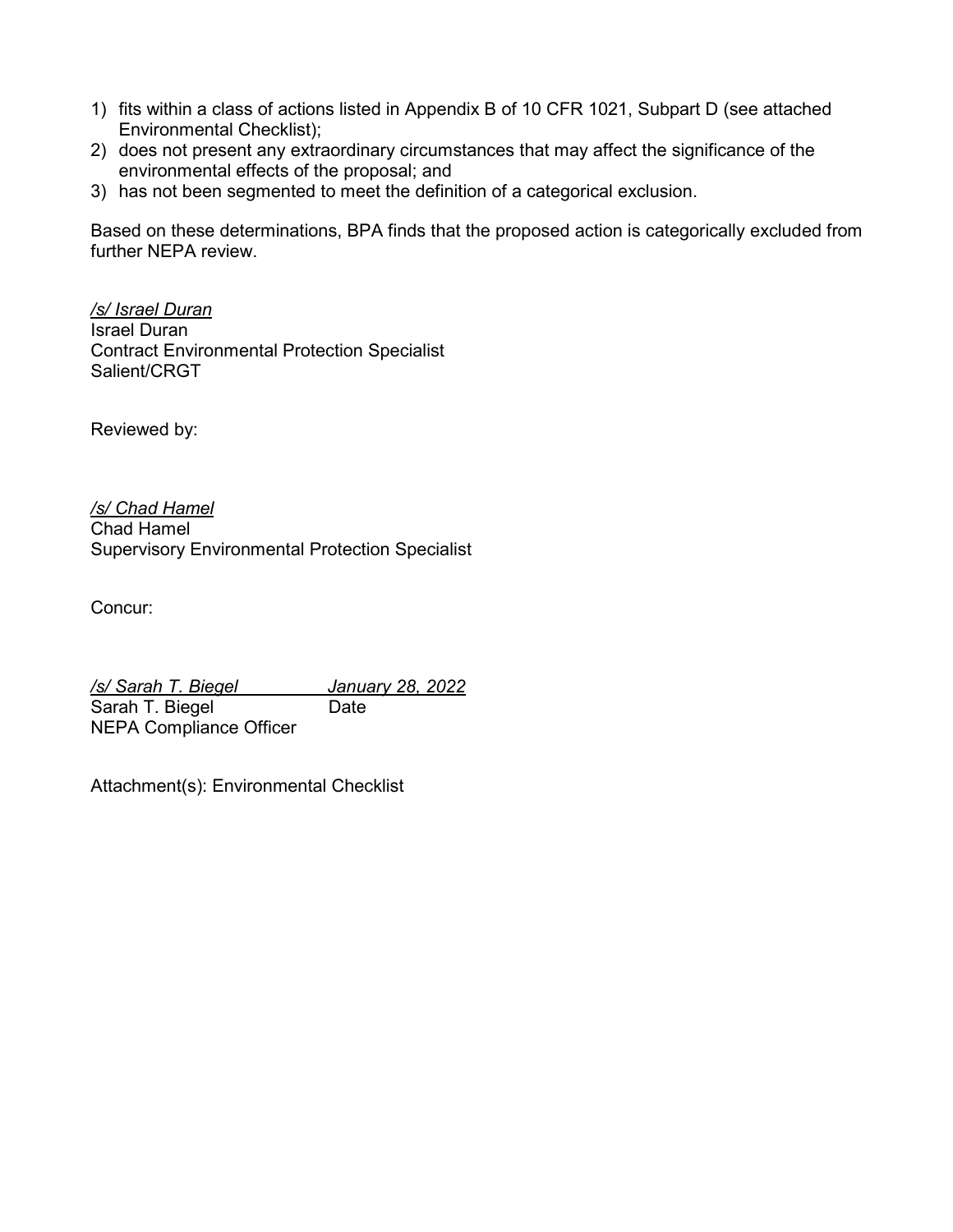# **Categorical Exclusion Environmental Checklist**

This checklist documents environmental considerations for the proposed project and explains why the project would not have the potential to cause significant impacts on environmentally sensitive resources and would meet other integral elements of the applied categorical exclusion.

## **Proposed Action:** PIT Tagging Wild Chinook

## **Project Site Description**

All activities would occur within the Lower Snake River and Salmon River subbasins in Idaho and Washington.

## **Evaluation of Potential Impacts to Environmental Resources**

#### **1. Historic and Cultural Resources**

Potential for Significance: No

Explanation: There is no ground disturbance planned and there would be no impacts to historic or cultural resources as a result of these actions.

#### **2. Geology and Soils**

Potential for Significance: No

Explanation: There is no ground disturbance planned; therefore, geology and soils would not be impacted by the proposed activities.

#### **3. Plants (including Federal/state special-status species and habitats)**

Potential for Significance: No

Explanation: Spalding's Catchfly (*Silene spaldingii*) and MacFarlane's four-o'clock (*Mirabilis macfarlanei*) are listed as threatened in Idaho County, Idaho, but there are no documented sightings or history of prior occurrence for these species in the project areas. Spalding's Catchfly is also listed as threatened in Columbia County, Washington, but there are no documented sightings or history of prior occurrence for this species in the project areas. The Whitebark Pine (*Pinus albicaulis*) is listed as a Candidate species in Lemhi County, Idaho. There are no known occurrences of Whitebark Pine in the project area; and therefore, no effect to Whitebark Pine is anticipated from project activities. While there may be minor impacts to plant species during activities, there are no other listed or other special-status species within the immediate area of impact.

## **4. Wildlife (including Federal/state special-status species and habitats)**

Potential for Significance: No

Explanation: Canada Lynx (*Lynx canadensis*) is listed as threatened in Valley County, Idaho and Columbia County, Washington, but suitable habitat is not located within or near the project sites. Northern Idaho Ground Squirrel (*Urocitellus brunneus*) is listed as threatened in Valley County, Idaho, but suitable habitat is not located within or near the project sites. The yellow-billed cuckoo (*Coccyzus americanus*) is listed as threatened in Lemhi County and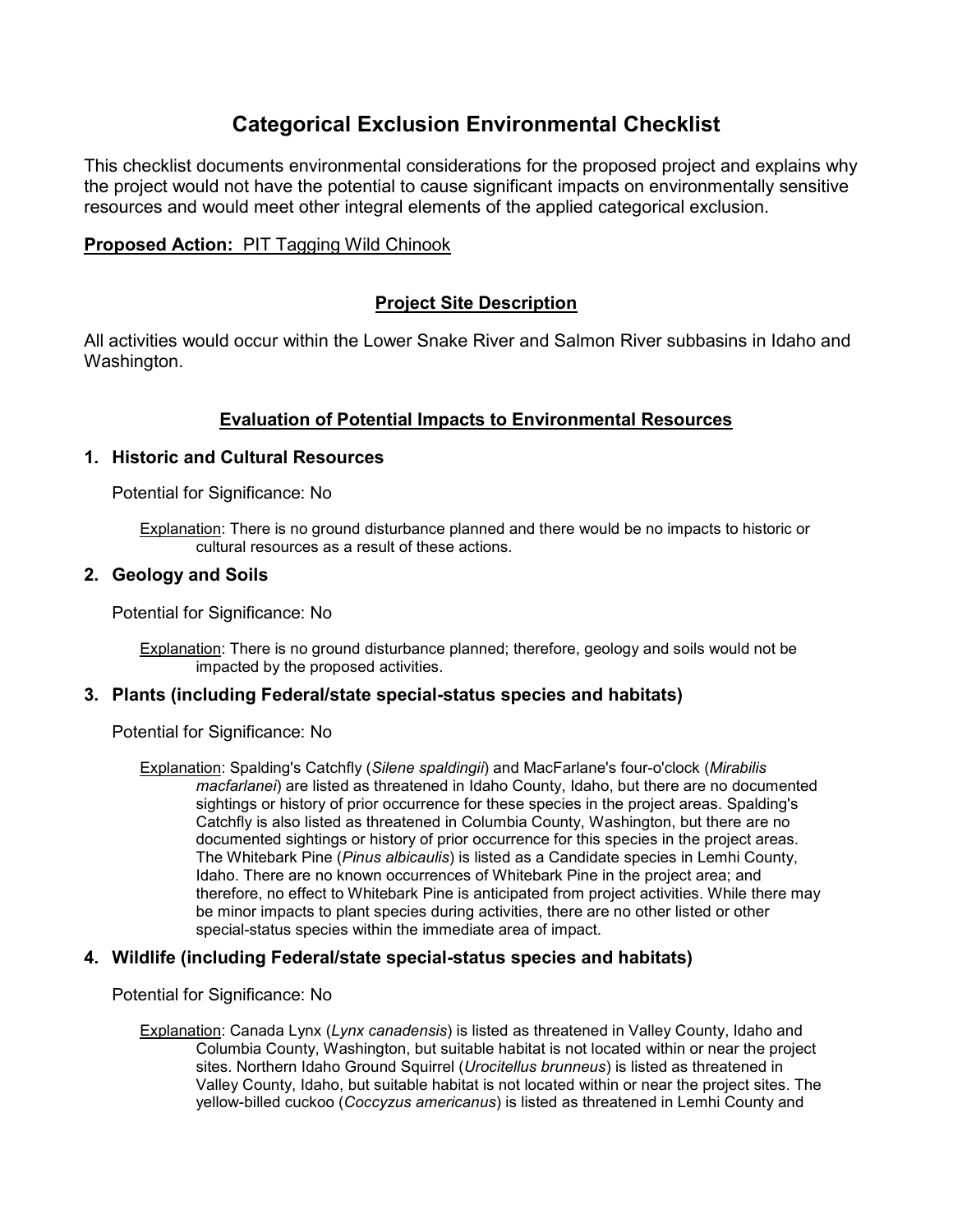Columbia County, Washington. There are no documented sightings or history of prior occurrence for this species in the project areas, and; therefore, no effect to yellow-billed cuckoo is expected. Grizzly bear (*Ursus arctos horribilis*) are listed as threatened in Lemhi County, Idaho. There are no documented sightings or history of prior occurrence for this species in the project area, and; therefore, no effect to grizzlies are anticipated from project activities. The gray wolf (*Canis lupus*) is listed as recovered, but suitable habitat is not located within or near the project sites. No other listed or special-status species are known to be within the project areas. The project activities may temporarily impact other wildlife due to human presence within the project areas.

## **5. Water Bodies, Floodplains, and Fish (including Federal/state special-status species, ESUs, and habitats)**

Potential for Significance: No

Explanation: NMFS' Northwest Fisheries Science Center (NWFSC) has a Section 10 Scientific Research Permit 13381 - 3R for take of ESA-listed Chinook and incidental take of ESAlisted steelhead trout (*O. mykiss*); Authorized by Idaho Fish and Game under Section 6 (Permit # F-31-88-20) for potential impacts to bull trout (*Salvelinus confluentus*). Non-listed fish may be temporarily disturbed due to project activities. There is no ground disturbance planned; activities would not impact or change waterbodies or floodplains.

#### **6. Wetlands**

Potential for Significance: No

Explanation: There is no ground disturbance planned; activities would not impact or change wetlands.

#### **7. Groundwater and Aquifers**

Potential for Significance: No

Explanation: There is no ground disturbance planned; activities would not impact or change groundwater or aquifers.

#### **8. Land Use and Specially-Designated Areas**

Potential for Significance: No

Explanation: The activities would not impact or change land use.

#### **9. Visual Quality**

Potential for Significance: No

Explanation: The activities would not impact or change visual quality.

#### **10. Air Quality**

Potential for Significance: No

Explanation: The work would not impact air quality.

#### **11. Noise**

Potential for Significance: No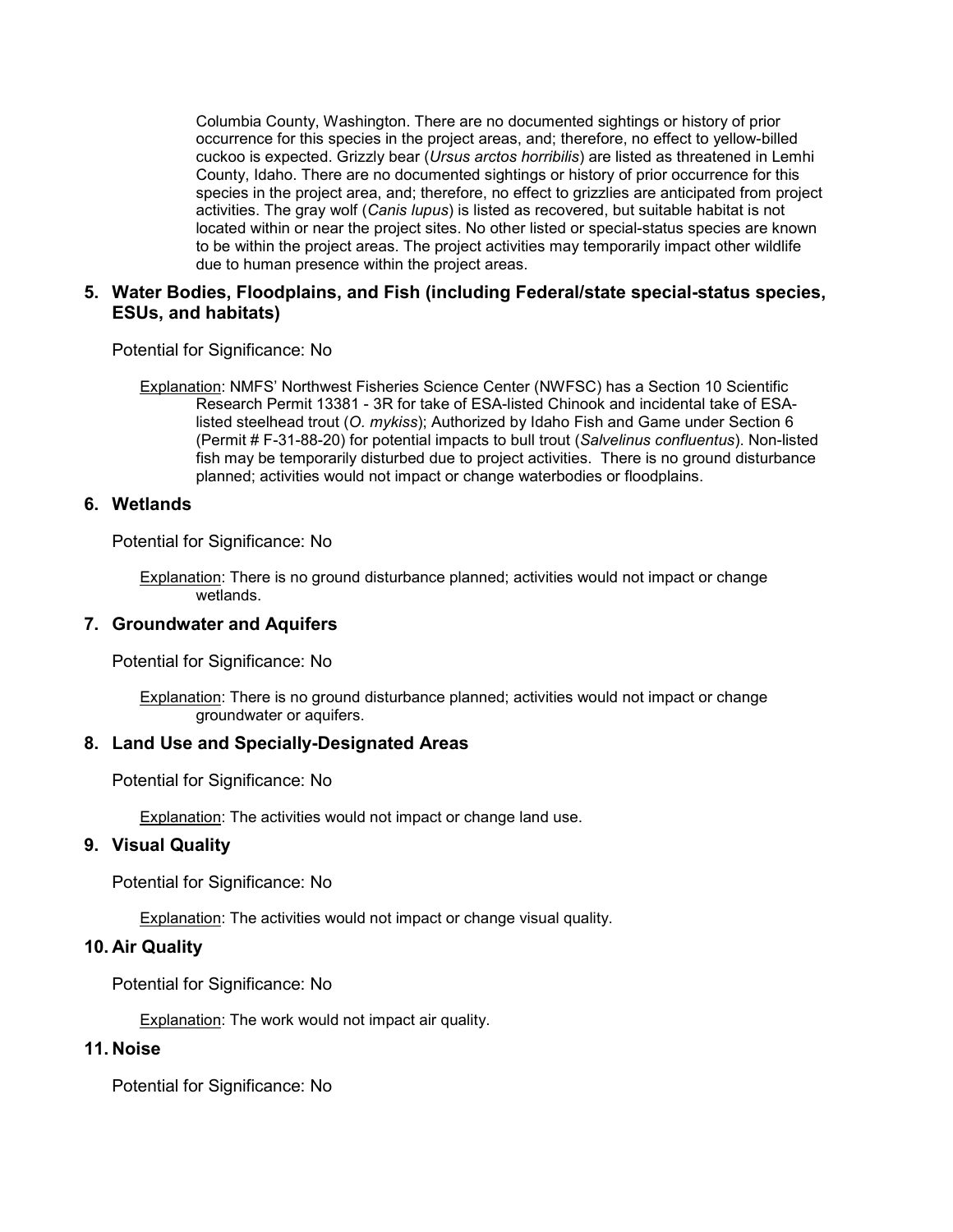Explanation: Noise levels may be increased, but this would only occur during the normal working hours of the study period.

## **12. Human Health and Safety**

Potential for Significance: No

Explanation: Safety regulations would be followed as necessary.

## **Evaluation of Other Integral Elements**

The proposed project would also meet conditions that are integral elements of the categorical exclusion. The project would not:

**Threaten a violation of applicable statutory, regulatory, or permit requirements for environment, safety, and health, or similar requirements of DOE or Executive Orders.**

Explanation: N/A

**Require siting and construction or major expansion of waste storage, disposal, recovery, or treatment facilities (including incinerators) that are not otherwise categorically excluded.**

Explanation: N/A

**Disturb hazardous substances, pollutants, contaminants, or CERCLA excluded petroleum and natural gas products that preexist in the environment such that there would be uncontrolled or unpermitted releases.**

Explanation: N/A

**Involve genetically engineered organisms, synthetic biology, governmentally designated noxious weeds, or invasive species, unless the proposed activity would be contained or confined in a manner designed and operated to prevent unauthorized release into the environment and conducted in accordance with applicable requirements, such as those of the Department of Agriculture, the Environmental Protection Agency, and the National Institutes of Health.**

Explanation: N/A

## **Landowner Notification, Involvement, or Coordination**

Description: This work would be implemented at existing facilities or on public lands. NMFS would coordinate sampling and data collection occurring on public lands with the underlying land manager.